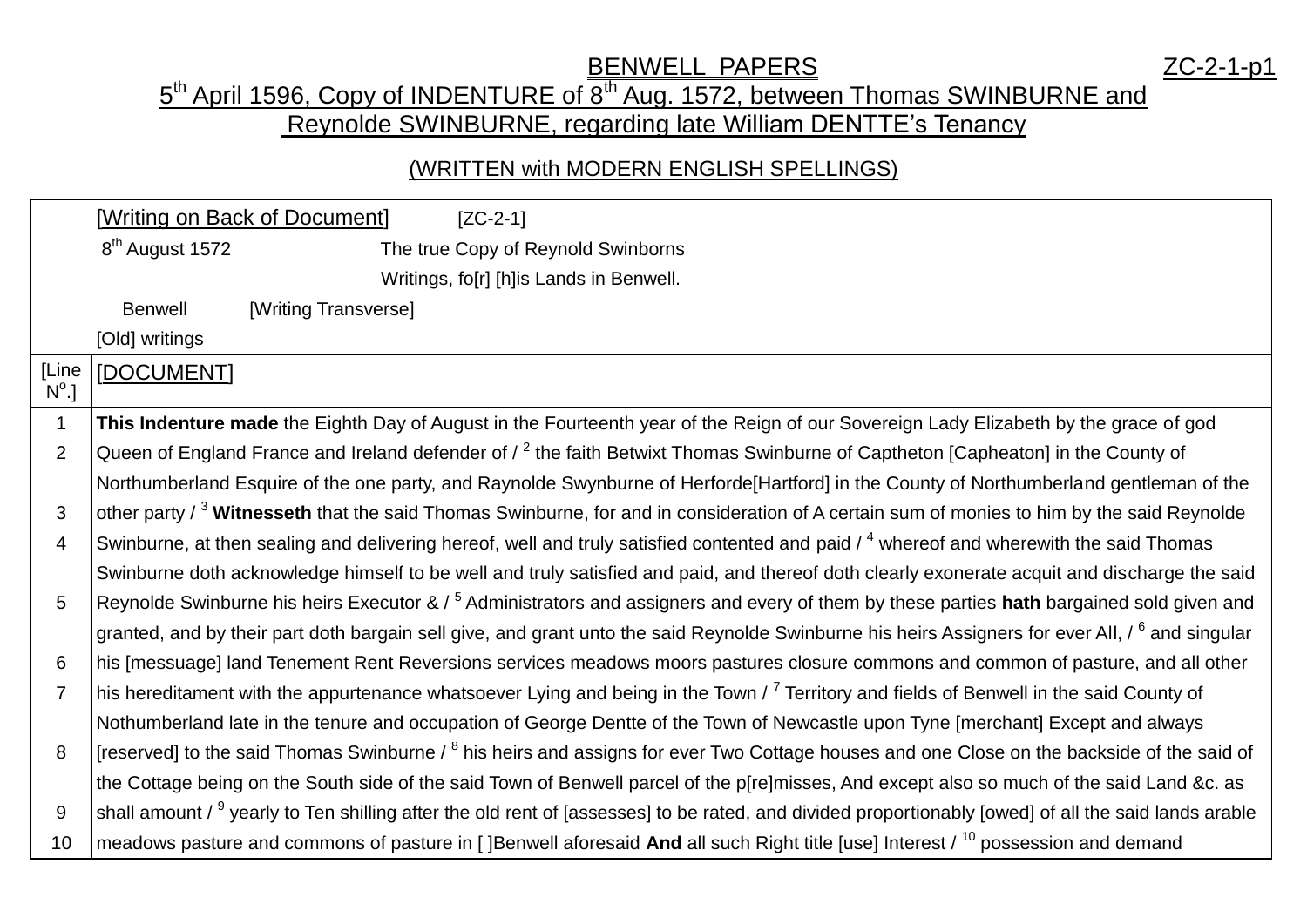whatsoever with he the said Thomas Swinburne or any other person or persons to his [use], have in possession, Reversion or Remainder, of 11  $\,$  in or to the said Messuage land Tenement rent Reversion services and hereditament /  $\,$ <sup>11</sup> with appurtenance whatsoever, Iving and being in Benwell aforesaid, or to any part parcel or member thereof Except as before is excepted **And Also** all and singular such Deed Evidence 12 Charters Escript writing and [moiment], Rentals and copies as Do confirm the same p[re]misses or any part or parcel thereof, only which be and remain in the Custody and possession of the said Thomas Swinburne, or of any other person or persons to his [use] or by his Delivery 13  $\frac{1}{3}$  or that he can or may conveniently and lawfully come by or come to, without suite in the Law To have and to hold all and singular the said 14 Messuage Lands Tenement Rent Reversions services and hereditament / <sup>14</sup> and all and singular other the p[re]misses with the appurtenance whatsoever in Benwell aforesaid, except as before is excepted, to the said Raynolde Swynburne his Heirs, and assigns forever to the 15 Pro[per] use and behove of the said Raynolde / <sup>15</sup> Swynburne his Heirs, and assigns forever **And** the said Thomas Swinburne his Heirs, Executors Administrators and assigns and every of them, [Co[v]enanteth] [granteth] and promiseth by these present, to and with the said 16  $\frac{1}{16}$  Raynolde Swynburne his Heirs, and assigns, That the said Thomas Swinburne his Heirs Executors Administrators & or assigns, on this 17 side and before Feast of Nativity of Saint John Baptist next coming after the Day hear / <sup>17</sup> hereof shall well and truly delver, or cause to be delivered unto the said Raynolde Swynburne his Heirs Executors & or assigns, all and Singular such said deeds evidences charters 18 | [monumental Scripts] and writing as Do concern the same / <sup>18</sup> premisses only Together with the true Copies, of all such other evidence and writing, as do concern the same premisses, and other which be and remain in the custody and possession of the said Thomas Swinburne or 19  $\,$  lof any / <sup>19</sup> other person & Persons to his [use], or by his delivery, or that he can or may conveniently and lawfully come by or come to, without 20 suit in the law, And also the said Thomas Swinburne, for him his heirs Executors Administrators, / <sup>20</sup> and Assigns and every of them [Co[v]enanteth] [granteth] and promiseth by these parties to and with the said Raynolde Swynburne his heirs, and assigns, That he the said 21 Thomas Swinburne, for him his heirs the said Messuage Lands Tenement Rent / <sup>21</sup> Reversions services and hereditament, and all and singular other the p[re]misses with the appurtenance in Benwell aforesaid, Except as before is excepted, to the said Raynolde Swynburne his 22 heirs and assigns, for ever To the proper [use] and behove  $\ell^{22}$  of the said Raynolde Swynburne his heirs and assigns for ever, in manner and form aforesaid Against all manner of people shall warrant and defend by these p[re]sent, **And Further** the said Thomas Swinburne for him his 23 Heirs / <sup>23</sup> Executors Administrators and Assigns and every of them [Co[v]enanteth] [granteth] and promiseth by these present to and with the 24 Said Raynolde Swynburne his heirs and assigns, That he the said Thomas Swinburne or his Heirs shall on  $\ell^{24}$  this side and before the Feast of Saint Michael The Archangel next coming after the Day thereof, make or cause to be made unto the said Raynolde Swynburne his heirs or 25  $\,$   $\,$   $\,$   $\,$   $\,$   $\,$   $\,$  assigns, one good sure sufficient Lawful and indivisible estate /  $^{25}$  Assurance and convevance in the Law in Fee Simple of in and upon all and Singular the said Messuage Land, Tenement and hereditament, and all and singular other the p[re]misses with the appurtenance in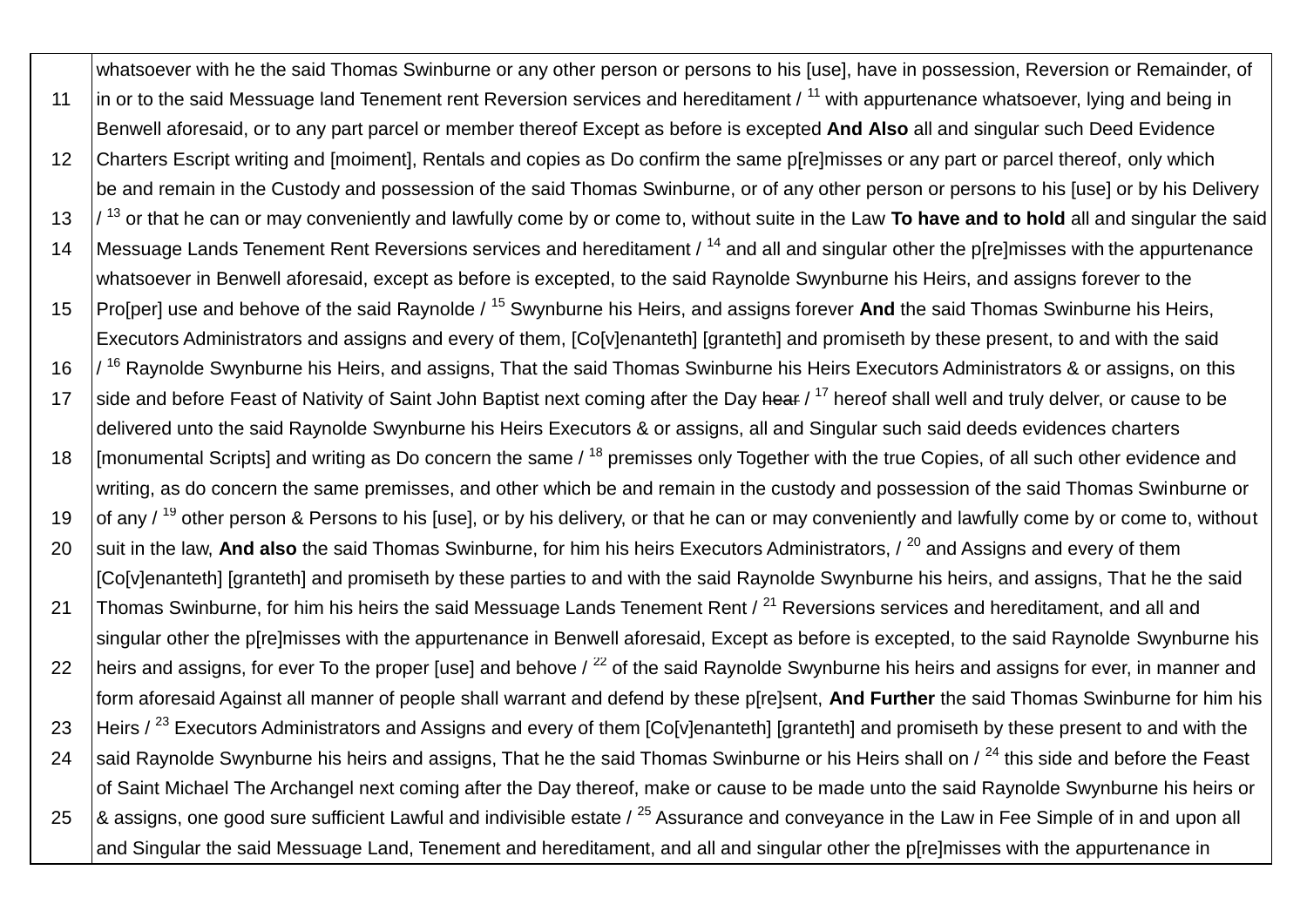26 Benwell aforesaid, except as before is excepted, to the said  $/$   $^{26}$  Raynolde Swynburne his heirs and assigns forever to the proper use and behove of the said Raynolde Swynburne his heirs and assigns forever Discharged and clearly acquitted, of and from all former Grant bargains 27 Sales fines [Fiefments], [duties] / <sup>27</sup> Dowers titles of Dower leases Annuities Rent charge, Rent seck Recognisances statute m[er]chant and of the staple, Judgement [condempuacons], executions, Entries titles of Entry and of all other titles troubles charge and Encumbrance 28 whatsoever / <sup>28</sup> they be heretofore had made or done, the Rent customs and customs [services] thereof hereafter to be Due to the chief Lord 29 or Lord of the Fee or fees of the same only excepted, And Futhermore the said Thomas Swinburne, for him his heirs / <sup>29</sup> Executors, Administrators and assigns and every of them [Co[v]enanteth] [granteth] and promiseth by this party, to and with the said Raynolde 30 Swynburne his heirs & assigns, That he the said Thomas Swinburne, and his heirs shall at all-  $/30$  time and times hereafter upon lawful request thereof to him or them to be made, by the said Raynolde Swynburne his heirs Executors & by any of them, Do make knowledge and 31 suffers, or cause to be Done knowledg[ed] and suffered  $\ell^{31}$  all and every such thing and things, act and acts, be it by Fine feofment, Recovery with single or double voucher Deed and or Deeds enrolled, release Confirmation with warranty against all men, or otherwise as shall be 32  $\parallel$  reasonably advised or devised /  $^{32}$  by the Counsel learned in the Laws of this Realm of the said Raynold Swynburne his heirs Executors & or assians. or by the learned Counsel of any of them for and concerning the further more [profit] and better assurance conveyance and making 33  $/$  <sup>33</sup> sure in the Land of in and upon the said Messuage Lands tenement and hereditament, and all and singular other the p[re]misses with the 34 | appurtenance in Benwell aforesaid, and of every part and parcel thereof Except as before is excepted, to the said / <sup>34</sup> Raynolde Swynburne his heirs & assigns for ever, to the prop[er] use and behove of the said Raynolde Swynburne his heirs and assigns for ever at the cost and 35 charge in the law, only of the said Raynolde Swynburne his heirs or assigns / <sup>35</sup> **And moreover** the said Thomas Swinburne for him his heirs Executors Administrators and assigns and every of them [Co[v]enanteth] [granteth] and promiseth by these parties, to and with the said 36 Raynolde Swynburne his heirs and  $\beta^{36}$  assigns. That he the said Thomas Swinburne at then sealling hereof is lawfully ceased in his domain 37 as of Fee or of other lawful estate of Inheritance, and also hails good fine sufficient and Lawfull power Right title and  $\frac{1}{37}$  Authority in the Law to give grant bargain sell assure and convey all and every the same p[re]misses with the appurtenance in Benwell aforesaid and every part and 38 parcel thereof, except as before is excepted. To the said Raynold  $\ell^{38}$  Swynburne his heirs & assigns for ever And also that all and every the same p[re]misses with the appurtenance in Benwell aforesaid, except as before is excepted, at then sealing and delivering hereof, be and at 39 all times hereafter shall be  $\ell^{39}$  in altogether of the full hole and clear yearly value of Thirty and one Shilling of old Ancient Rent of Asses 40 unenhanced over and avow all charge and reprises, **In witness** whereof the parties above said to these party / <sup>40</sup> Indenture Interchangeable have affixed the there hand writing and seals the Day and year above said, **Anno Dni** / **1572** / 41  $\frac{1}{4}$  Sealed subscribed and delivered the xvi<sup>th</sup> day of September in the year within Thomas Swinborne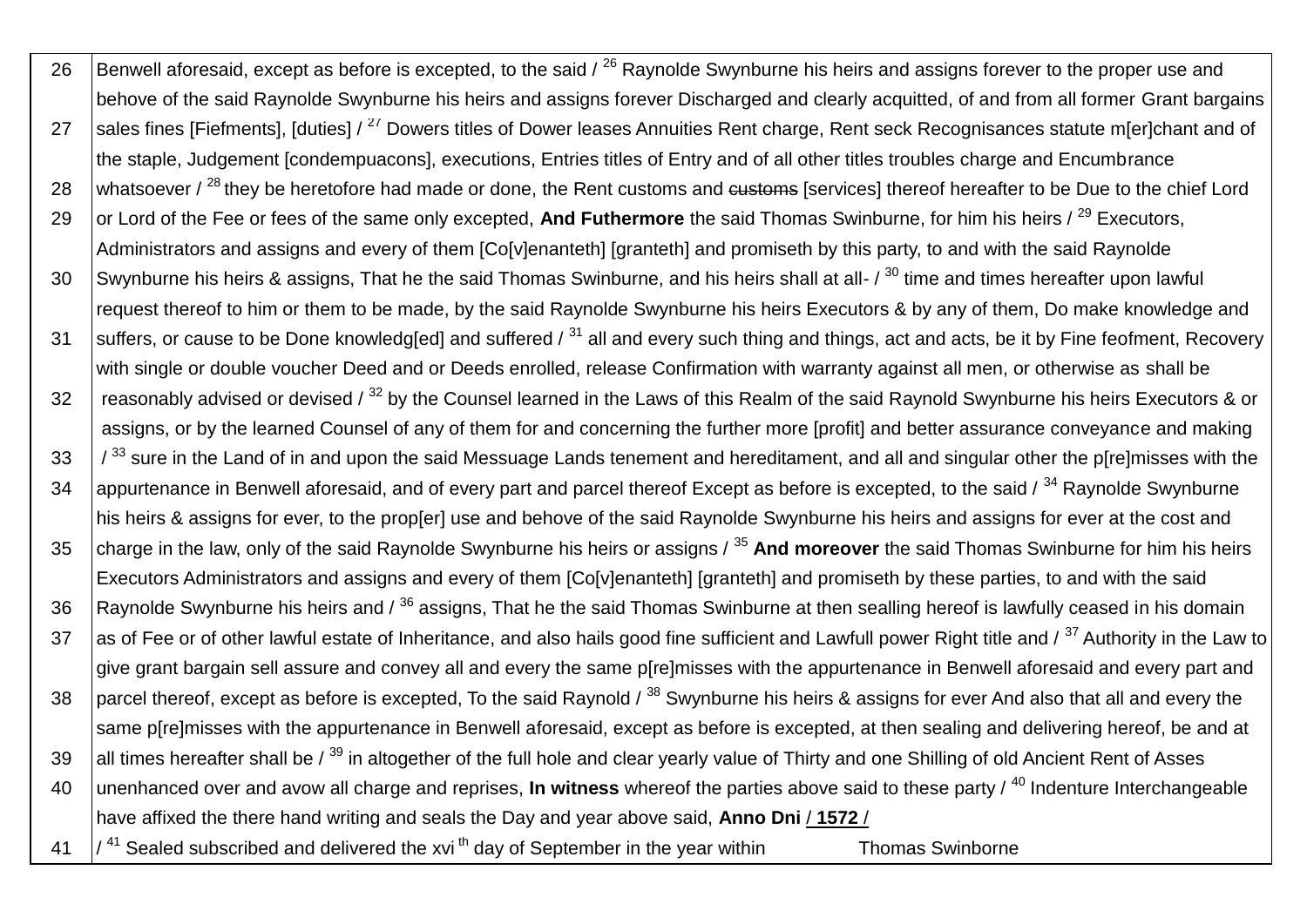42  $\frac{1}{42}$  written, in the presence of these witnesses John Oglle Lyonell Carnabye x  $\frac{1}{2}$ 43  $\frac{1}{43}$  X me Edward Collingwood, John Thomson, [N]etter Aenwick, Jerard Lawson  $\frac{44}{14}$   $\frac{1}{44}$  xx of Carnabye, x me Gylles Cockes, x me bartram bradfurthe, signd John Aenwick 45 / <sup>45</sup> Signd Marmadu[ce] Aenwick, signd Henrie Fallowfeild, signd Willim Johenes, x me [J]awbid Middilton 46 [This is followed by 5 lines of Latin script; starting "Noumt vimdsi", with the above witness names, followed by:-] Thomas Swinborne 51 /<sup>51</sup> The Condition of this Obligation is such that if the within bounden Thomas Swinburne his heirs Executors Administrator and assigns and 52 every of them, Do well and truly observe perform fulfil and keep, all  $/52$  and singular such Covenant grant Articles Clauses sentence and agreement with on his and their part and behalf ought to be observed performed fulfilled and kept Comprised specified and mentioned in A 53 | Ipaverl of Indentures of Bargayne / 53 and sale of all and singular his Messuage Land Tenement Rent Reversions service with all and singular 54 the appurtenance whatsoever Lying and being in the Town Territories and fields of Benwell in the County of Northumberland / <sup>54</sup> late in the tenure and occupation of George Dente of the Town of Newcastle upon Tyne except and reserved to the said Thomas Swinburne 55 his heirs for ever Two and one on the backside of the / <sup>55</sup> said Cottage, being on the [South] side of the said of Benwell, with free egress and regress to pass and re-pass into and from the said Land except and reserved made signed sealed and 56 delivered betwixt the said / <sup>56</sup> within bounden Thomas Swinburne of the one party, and the within named Raynolde Swynburne of the other party bearing Date the Day of the Date hereof, according  $\sim$ to the> purport true meaning and effect of the said –,  $\sqrt{57}$  Indenture in all manner 57 of point and Articles, That then this p[re]sent obligation, to be void and of none effect, else the same to stand and remain in full force strength and virtue [This is followed by 19 lines of Latin script; starting "Omnibus Christi Fidelibus", ending with by:-] / 1572 / Thomas Swinburne [This is followed by 4 lines of Latin script; starting "W<sup>d</sup> qd Septodecimo de mensis Septembris Anno", with above witness names] 81  $\frac{1}{81}$  Memoranda, that the Contents above written, are the true Copies, of an Indenture, of [Covenants], and Obligation Endorsed 82  $\frac{1}{82}$  with Condition, for performance, of the [Covenants], Confined in the said Indenture; and of A Deed of [Fiefment], whereupon Liverie is

83 endorsed, / <sup>83</sup> we who have seen [perused] and examined, the said Writings, with these the said Copies thereof for the better Testimony of the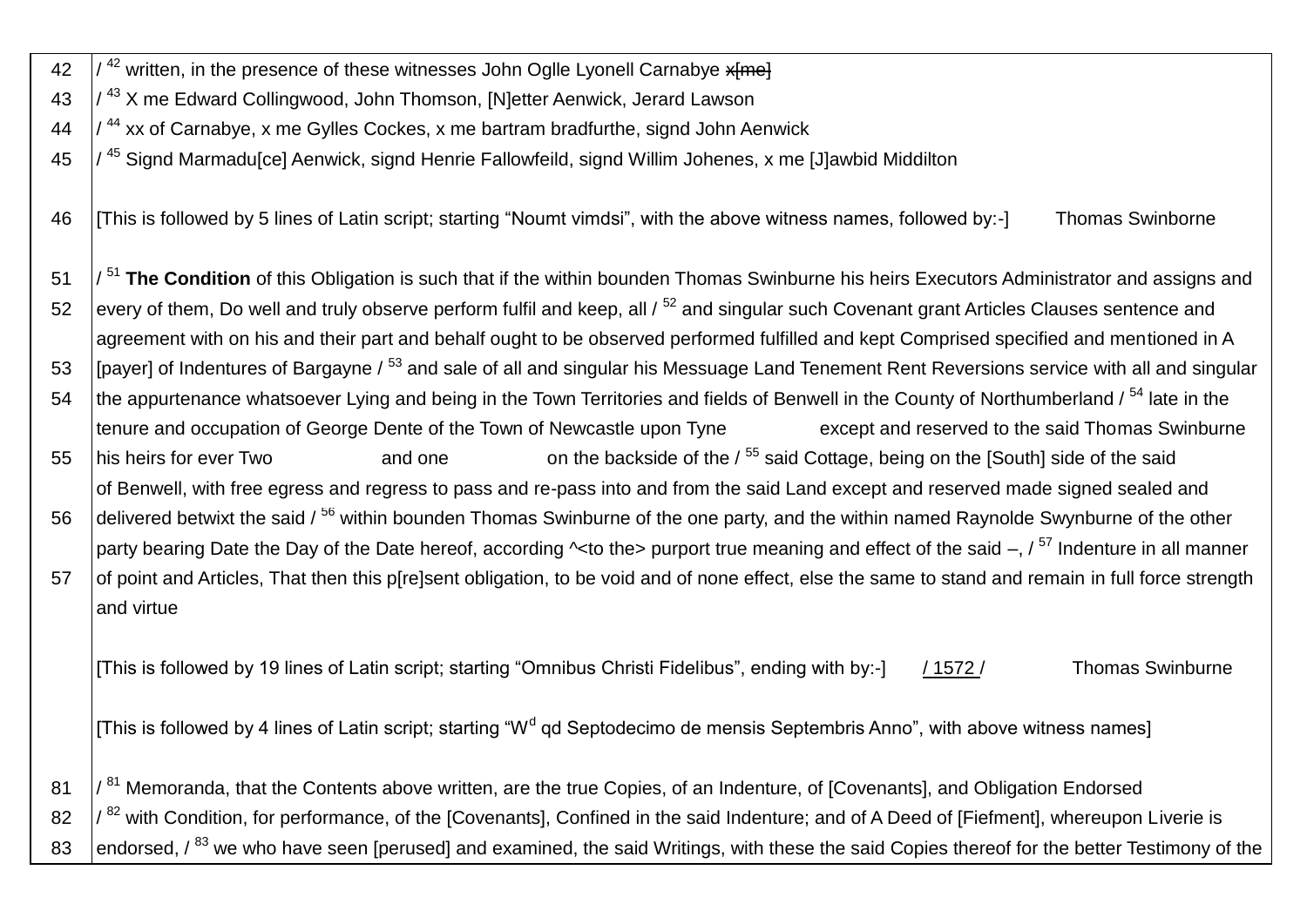| 84 | same / <sup>84</sup> have hereunder subscribed our Names, the Fifth day of April, in the Eight and Thirty year, of the Queen's Majesties |
|----|------------------------------------------------------------------------------------------------------------------------------------------|
| 85 | <sup>85</sup> Reign, that now is, Anno Domini / 1596 /                                                                                   |
|    | [followed by below Names of Witnesses]                                                                                                   |
|    | H And[ ]say                                                                                                                              |
|    | Ray[e] [Jenyson]                                                                                                                         |
|    | [gpmas Lyelleld]                                                                                                                         |
|    | Edward Wren[s]                                                                                                                           |
|    | <b>Bnwell</b>                                                                                                                            |
|    | <b>Thomas Boone</b>                                                                                                                      |
|    | <b>William Watsonn</b>                                                                                                                   |
|    | No': Pub <sup>h</sup><br>Williame Jackson                                                                                                |
|    | $[ZC-2-1-p1]$                                                                                                                            |

## (WRITTEN with OLD ENGLISH SPELLINGS)

|                         |                             | [Writing on Back of Document]<br>$[ZC-2-1]$                                                                                                                                                                                              |
|-------------------------|-----------------------------|------------------------------------------------------------------------------------------------------------------------------------------------------------------------------------------------------------------------------------------|
|                         | 8 <sup>th</sup> August 1572 | The true Copie of Reynold Swinborns                                                                                                                                                                                                      |
|                         |                             | Wrytinges, fo[r] [h]is Landse in Benwell.                                                                                                                                                                                                |
|                         | <b>Benwell</b>              | [Writing Transverse]                                                                                                                                                                                                                     |
|                         | [Ouid] writings             |                                                                                                                                                                                                                                          |
| [Line<br>$N^{\circ}$ .] | <b>IDOCUMENTI</b>           |                                                                                                                                                                                                                                          |
|                         |                             |                                                                                                                                                                                                                                          |
|                         |                             | This Indenture made the Eighte Daye of Auguste in the Fowertene yeare of the Reigne of our Sovereigne Ladye Elizabeth by the grace of god Quene of<br>Englande Frannceand Irelande defender of                                           |
| 2                       |                             | the faythe Betwixe Thomas Swinburne of Captheton in the Countye of Northumberland Esquier of thon partye, and Raynolde Swynburne of<br>Herforde[Hartford] in the Countye of Northumberland gentleman of thother ptye                     |
| 3                       |                             | <b>Witnessythe</b> that the said Thomas Swinburne, for and inconsideracon of A certayne some of monys to him by the said Reynolde Swinburne,<br>at then seallinge and delyveringe hereof, well and trewlye satisfied contented and payde |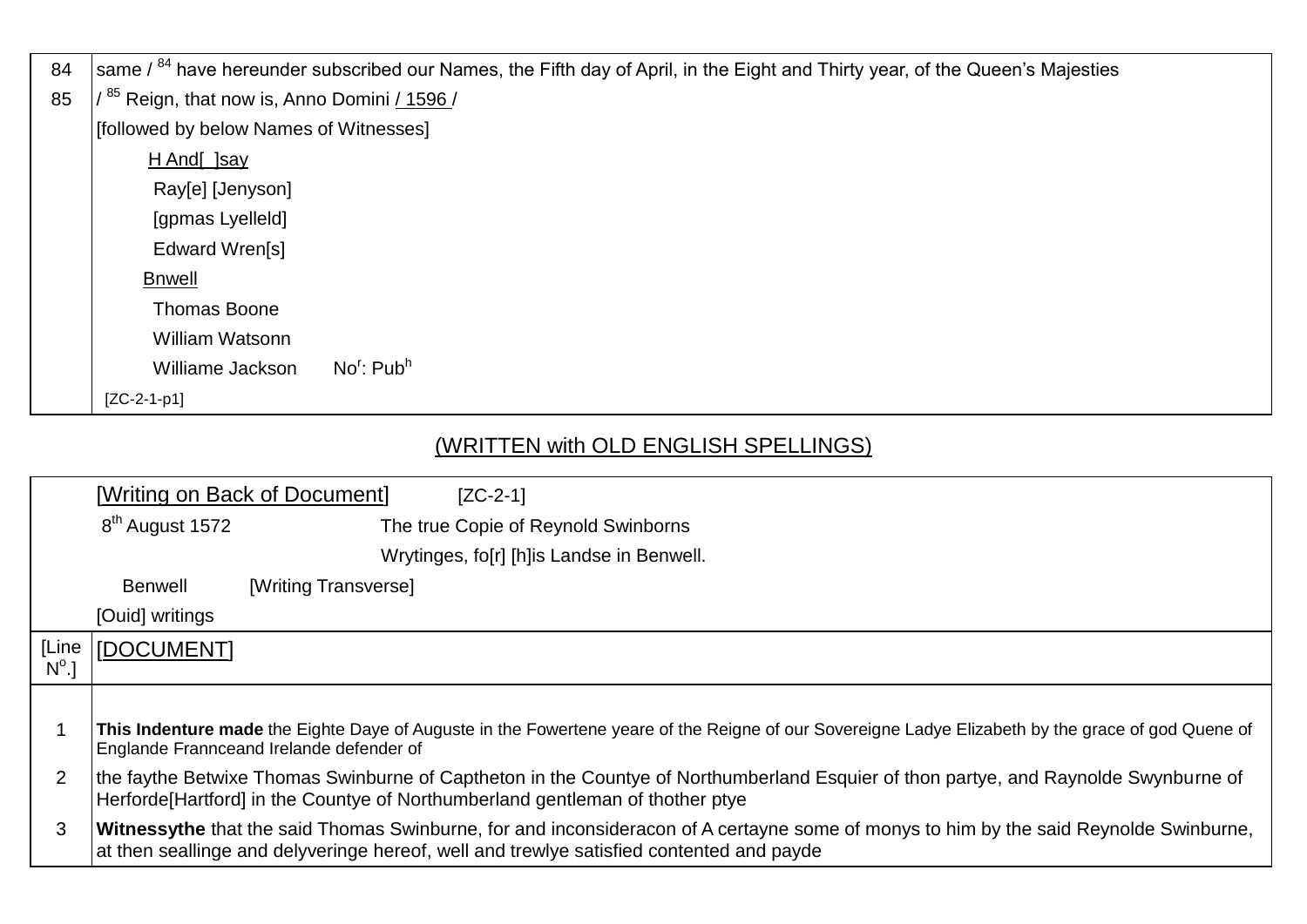- $\overline{\mathbf{4}}$ whereof and wherewith the said Thomas Swinburne dothe acknowledge himself to be well and trewlye satisfied and paide, and thereof dothe clearelye exonerate acquyte and discharge the said Reynolde Swinburne his heyres Executors &
- Administrators and assignes and everie of them by theis pwte **hathe** bargayned soulde gyven and graunted, and by their pwte dothe  $5\overline{5}$ bargayne sell gyve, and graunte unto the said Reynolde Swinburne his heyres Assignes for ever All
- land singuler his Imessuage1 lande Tenemente Rente Revercions services medowes mores pastures closure comons and comon of pasture.  $6\overline{6}$ and all other his hereditamente w<sup>t</sup>h th appurtenance whatsoever Lyinge and beinge in the Towne –
- Terrytorie and feilds of Benwell in the said Countye of Nothumberlande late in the tenure and occupacon of George Dentte of the Towne of  $\overline{7}$ Newcastle upon Tyne m 'chante Excepte and alwayes reser[v]ed to the said Thomas Swinburne
- his heyres and assignes for ever Two Cotage howses and one Close onn the backside of the said of the Cotage beinge onn the Southe syde 8 of the said Towne of Benwell pcell of the p[re]misses, And excepte also somuche of the said Lande &c. as shall amounte
- verelye to Tenn shillinge after the olde rentt of [assyses] to be rated, and devyd'd proporcionablie [owte] of all the said landes arable medowes 9 pasture and comons of pasture in [ ]Benwell aforesaid And all such Righte tytle [vse] Intereste
- lpossession and demaunde whatsoever w<sup>th</sup> he the said Thomas Swinburne or anye other pson or psons to his [vse], have in possession,  $10$ Relylercion or Remaynder, of in or to the said Messuage lande Tenemente rente Relylercions services and hereditamente
- w<sup>th</sup> appurtenance whatsoever, Iveinge and being in Benwell aforesaid, or to anye pte pcell or member thereof Excepte as before ys excepted,  $11$ And Also all and singular suche Deede Evidence Charters Escripte wrytinge and
- If mouymente], Rentalls and copyes as Do conferme the same p[re]misses or anve pte or pcell thereof, only w<sup>ch</sup> be and remayne in the  $12<sup>°</sup>$ Custodye and possession of the said Thomas Swinburne, or of any other pson or psons to his [use] or by his Delyvery
- or that he canne or maye convenientlye and lawfullye come by or come to, w<sup>t</sup>hout suite in the Lawe To have and to houlde all and singular  $13$ the said Messuage Landes Tenemente Rente Reverecions services and heredytamente
- and all and singuler other the p[re]misses w<sup>th</sup> th appurtenance whatsoever in Benwell aforesaid, excepte as before ys excepted, to the said 14 Raynolde Swynburne his Heyres, and assignes forever to the prop vse and behove of the said Raynolde
- Swynburne his Heyres, and assignes forever And the said Thomas Swinburne for him Heyres, Executors Administrators and assignes and 15 everye of them, [Couen[a]nteth] [grannteth] and promiseth by theis present, to and w<sup>th</sup> the sayde
- Ravnolde Swynburne his Hevres, and assignes, That the said Thomas Swinburne his Heyres Executors or assignes on thisside and before 16 Feaste of Nativitie of Saincte John Baptist next comeinge after the Daye hear
- heareof shall well and trewlye delyver, or cause to be delyvered unto the said Raynolde Swynburne his Heyres Executors & or assignes, all  $17$ and Singular suche said deedes evidences [charters] escripte [menimente] and wrytinge as Do conserne the same
- premisses onlye Together w<sup>th</sup> the trew Copyes, of all suche other evidence and writinge, as do concerne the same premisses, and other which 18 be and remaine in the custodye and possession of the said Thomas Swinburne or of anye
- other psone & Psons to his [vse], or by his delvyerie, or that he canne or maye convenientlie and lawfullye come by or come to, w houte suyte 19 in the lawe. And also the said Thomas Swinburne, for him his heyres Executors Administrators,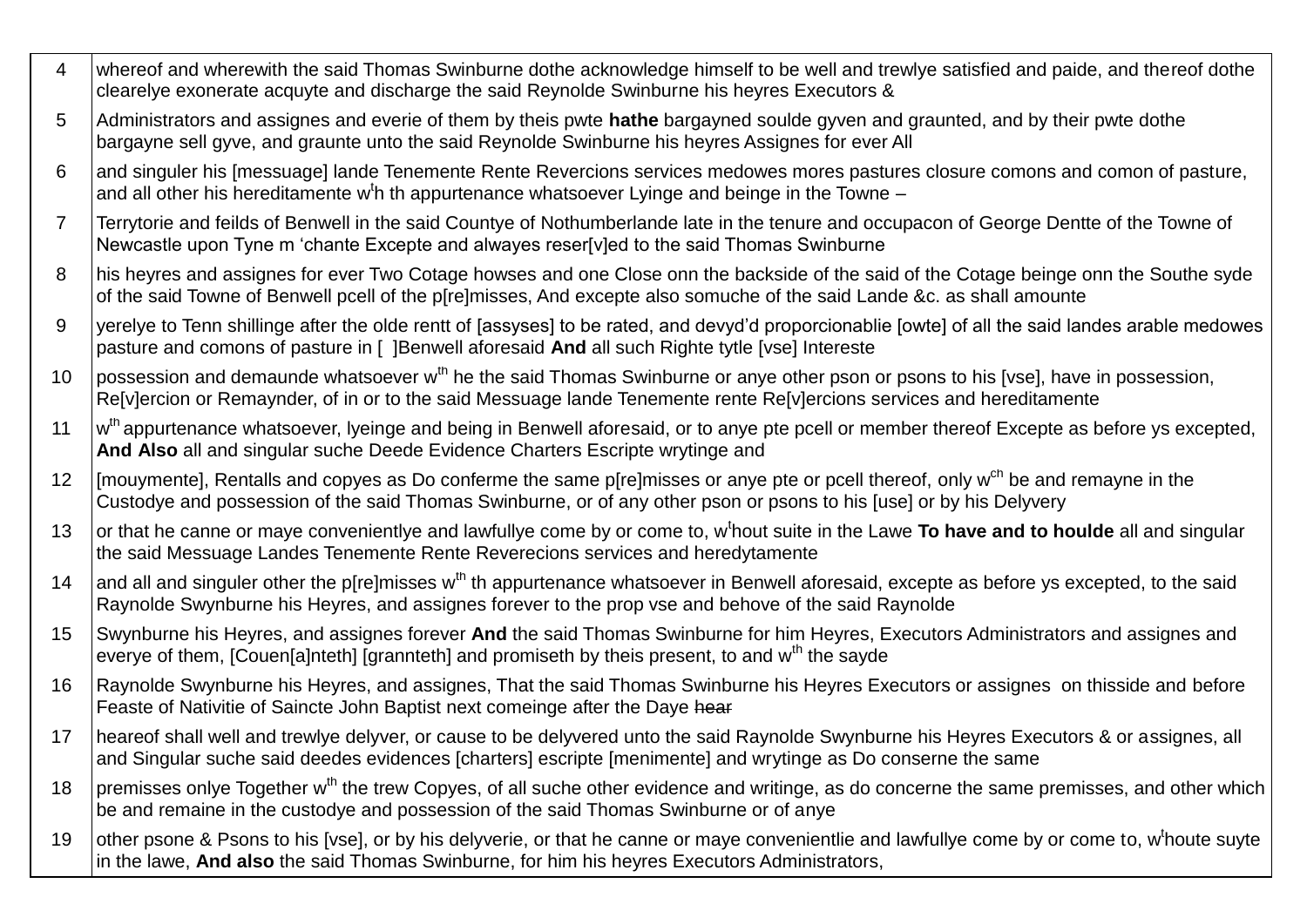- 20 and Assignes and everie of them [Couen[a]nteth] [grannteth] and promiseth by theis pwte to and w<sup>th</sup> the said Raynolde Swynburne his hevres. and assignes, That he the said Thomas Swinburne, for him his heyres the said Messuage Landes Tenemente Rente
- 21 Reverecions services and heredytamente, and all and singular other the p[re]misses w<sup>th</sup> th appurtenance in Benwell aforesaid, Except as before ys excepted, to the said Raynolde Swynburne his heyres and assignes, for ever To the proper [use] and behove
- 22 lof the said Raynolde Swynburne his hevres and assignes for ever, in maner and forme aforesaid Againste all maner of people shall warrantt and defende by theis p[re]sent, **And Further** the said Thomas Swinburne for him his Heyres
- 23 | Executors Administrators and Assignes and everye of them [Couen[a]nteth] [grannteth] and promiseth by theis presente to and w<sup>th</sup> the said Raynolde Swynburne his heyres and assignes, That he the said Thomas Swinburne or his Heyres shall onn
- 24 thisside and before the Feaste of [Saincte] Myghell Tharchangell next comeinge after the Dayte hereof, make or cause to be made vnto the said Raynolde Swynburne his heyres o & assignes, one goode sure sufficiente Lawfull and indefeasible estate
- 25 Asswrance and conbeyance in the Lawe in Fee Symple of in and upon all and Singuler the said Messuage Lande, Tenemente and heredytamente, and all and singuler other [the] p[re]misses w<sup>th</sup> th appurtenence in Benwell aforesaid, excepte as before is excepted, to the said
- 26 Raynolde Swynburne his heyres and assignes forever to the propper vse and behove of the said Raynolde Swynburne his heyres and assignes forever Discharged and clearelye acquited, of and from all former Grannte bargaynes sayles fynes [Feofmente], [Joyuters]
- 27 Dowers tytles of Dower leases Annuities Rente charge, Rente seck Recognisance statute m[er]chante and of the staple, Judgmente condempuacons, executions, Entryes tytles of Entrye and of all other tytles troubles charge and Incombrance whatso[ever]
- 28 they be heartofore had made or done, the Rentt customes and eustoms [serinces] thereof hearafter to be Due to the chief Lorde or Lorde of the Fee or fees of the same onlye excepted, **And Futhermore** the said Thomas Swinburne, for him his heyres
- 29 | Executors, Administrators and assignes and everye of them [Couen[a]nteth] [grannteth] and promiseth by theis pwte, to and w<sup>th</sup> the said Raynolde Swynburne his heyres & assiynes, That he the said Thomas Swinburne, and his heyres shall at all-
- 30 Ityme and tymes hearafter upon lawfull requeste thereof to him or them to be made, by the said Raynolde Swynburne his heyres Executors & by anye of them, Do make knowledge and suffers, or cause to be Done knowledged and suffered
- 31 all and everye suche thinge and things, acte and acts, be yt by Fyne feofment, Recoverye w<sup>th</sup> single or double vowcher Deed & or Deeds Inrolled, release Confirmacion w<sup>th</sup> warrantye against all men, or otherwyse as shalbe reasonablye advysed or devised
- 32 by the Counsell learned in the Lawes of this Realme of the said Raynold Swynburne his heyres Executors & or assignes, or by the learned Councell of anye of them for and concerninge the further more [pfytt] and better assurance conveyance and makinge
- 33 Sure in the Lande of in and vpon the said Messuage Landes tenemente and heredetaments, and all and singular other [the] p[re]misses w<sup>th</sup> th appurtenence in Benwell aforesaid, and of everie pte and pcell thereof Excepte as before ys excepted, to the said
- 34 Raynolde Swynburne his heyres & assignes for ever, to the prop use and behove of the said Raynolde Swynburne his heyres and assignes for ever at the coste and charge in the lawe, onlye of the said Raynolde Swynburne his heyres or assignes
- 35 **And moreover** the said Thomas Swinburne for him his heyres Executors Administrators and assignes and everye of them [Couen[a]nteth]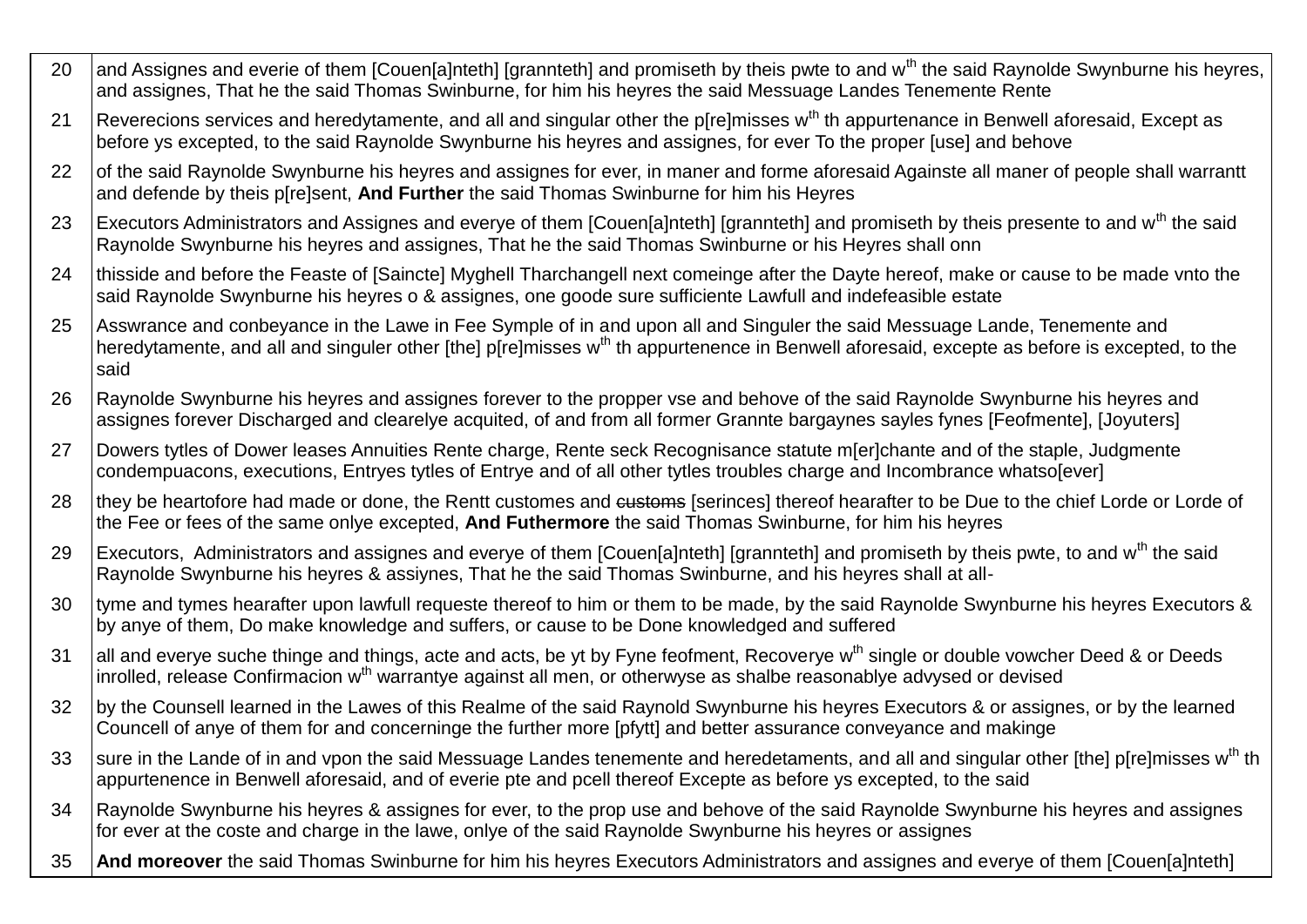|    | [grannteth] and promiseth by theis pwte, to and w <sup>th</sup> the said Raynolde Swynburne his heyres and                                                                                                                                                         |
|----|--------------------------------------------------------------------------------------------------------------------------------------------------------------------------------------------------------------------------------------------------------------------|
| 36 | assignes, That he the said Thomas Swinburne at thenseallinge hereof is lawfullye [seasyde] in his domayne as of Fee or of other lawful estate<br>of Inheritance, and also hailse good fine sufficiente and Lawfull power Rigete tytle and                          |
| 37 | [Aucthorylie] in the Lawe to gyve graunte bargayne sell assure and conveye all and everie the same [p[re]misses] w <sup>th</sup> thappertenances in<br>Benwell aforesaid and everye pte and pcell thereof, excepte as before is excepted, To the said Raynold      |
| 38 | Swynburne his heyres & assignes for ever And also that all and everye the same [p[re]misses] w <sup>th</sup> thappertenances in Benwell aforesaid,<br>excepte as before is excepted, at thenseallinge and delyveringe hereof, be and at all tymes hereafter shalbe |
| 39 | In altogether of the full hole and cleare yearelye value of Thirtye and one Shillinge of olde Auncynte Rente of Assyce uninhansed over and<br>avowe all charge and repryses, In witness whereof the ptyes above said to theis pwte                                 |
| 40 | Indenture Enterchangeblye have affixed the there hande wrytinge and sealles the Daye and yeare abovesaid, Anno Dni / 1572 /                                                                                                                                        |
| 41 | Sealled subscribed and delyvered the xvi th daye of September in the yeare w <sup>th</sup> in<br><b>Thomas Swinborne</b>                                                                                                                                           |
| 42 | wrytten, in the presence of theis wytnesses John Oglle Lyonell Carnabye x and                                                                                                                                                                                      |
| 43 | x me Edward Collingwood, John Thomson, [N]etter Aenwick, Jerard Lawson                                                                                                                                                                                             |
| 44 | xx of Carnabye, x me Gylles Cockes, x me bartram bradfurthe, signed John Aenwick                                                                                                                                                                                   |
| 45 | signed Marmadu[ke] Aenwick, signed Henrie Fallowfeild, signed Willim Johenes, x me [J]awbid Middilton                                                                                                                                                              |
|    |                                                                                                                                                                                                                                                                    |
| 46 | Noumt vimdsi x pwtes me Thomam Swinburne de Captheton in Con Northumbrie Armigor Teneri et firmiter obligari<br>[Latin, 5 lines]<br>Raignalde Swinburne de Herford in eodem Cow genso in ----                                                                      |
|    | <b>Thomas Swinburne</b>                                                                                                                                                                                                                                            |
| 51 | The Condycyon of this Obligacon ys suche that yf the w <sup>t</sup> hin bounden Thomas Swinburne his heyres Executors Administratoure and assignes<br>and everye of them, Do well and trewlye observe pforme fulfyll and kepe, all                                 |
| 52 | and singuler suche Covenente graunte Articles Clauses sentence and agreamente w <sup>th</sup> on his and their ptie and behalf ougete to be observed<br>pformd fulfilled and kepte Comprysed specyfied and menconed in A payre of Indentures of Bargayne           |
| 53 | and sale of all and singuler his Messuage Lande Tenemente Rente Reuercions service w <sup>t</sup> h all and singuler th appurtenence whatsoever<br>Lyeinge and beinge in the Towne Terrytories and feildes of Benwell in the County of Northumberland              |
|    | 54   late in the tenure and occupatcon of George Dente of the Towne of Newcastle upon Tyne<br>excepte and reserv'd to the said Thomas<br>Swinburne his heyres for ever Two<br>onn the backside of the<br>and one                                                   |
| 55 | of Benwell, w <sup>t</sup> h free egresse and regress to passe and repasse into and from<br>said Cottage, being onn the Sout[h]e syde of the said<br>the said Lande excepte and reserved made signed sealed and delyvered betwixe the said                         |
| 56 | w <sup>t</sup> hin bounden Thomas Swinburne of thone ptye, and the w <sup>t</sup> hin named Raynolde Swynburne of thother ptye beareinge Dayte the Daye of the                                                                                                     |